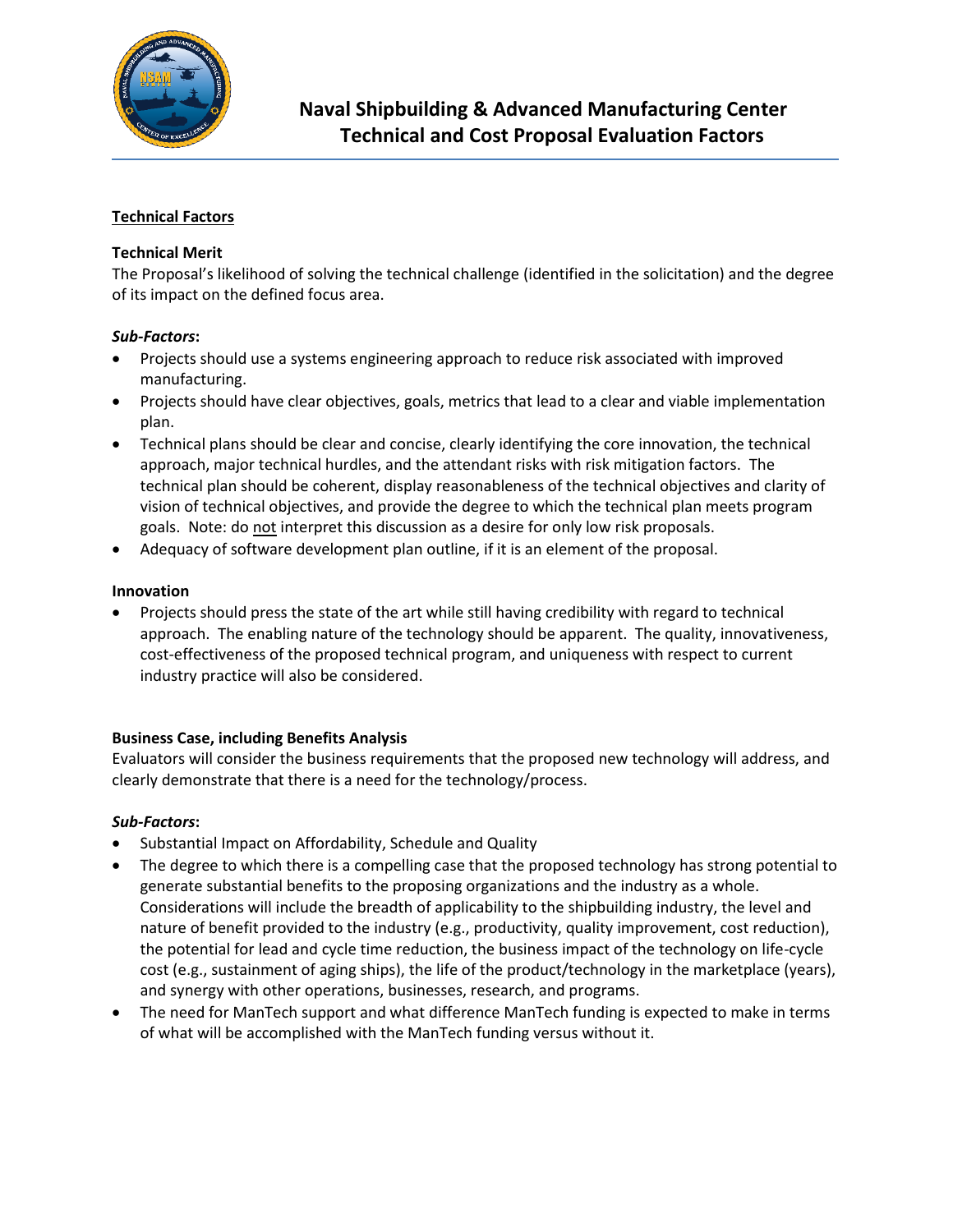The expected returns to the offeror and to others, i.e., spillover effects. A key element of this evaluation is a Benefit Analysis. Evaluators will consider the anticipated payoff that would result from the project, both in terms of cost savings (e.g. Labor, Materials, Rework, etc.) and/or reduced cycle time for affected processes and procedures. The credibility of the offeror's justification of assumptions used and the resulting estimated payoff will be assessed.

### **Implementation Plan – Technology Transfer and Commercialization**

The implementation strategy for the proposed technology will be evaluated primarily on the adequacy of plans for implementation on current Navy programs. Proposals that develop technology with broad application throughout the industry will be viewed more favorably that those that do not produce transferable results.

### *Sub-Factors***:**

- Support and endorsement of the proposed effort by proposer's management team
- Transition Funding. Implementation on Navy programs requires that a successful R&D project focused on a priority need be accompanied by a viable source of transition funding. This transition funding is typically needed to cover Navy qualification as well as capital equipment and training costs. Since ManTech funding does not normally cover this, the requisite funding source for these costs needs to be identified at project onset.
- Approach for maintenance funding for developed technology after project completion.
- Plans to pilot innovations in a realistic context that specifically addresses organizational and cultural challenges to successful adoption (as appropriate).
- The pathways to economic benefit should be identified, including the offeror's approach for getting the technology into commercial use, as well as additional routes that might be taken to achieve broader diffusion of the technology. Examples might include development and distribution of "awareness" material that educates the industry on the technology developed, its technical merits, the lessons learned, and the benefits of the proposed innovations while addressing cost, risk, and the extent of change.
- Implementation on other Navy programs. Evaluation will consider the potential applications of the technology and evidence that the offeror has credible plans for prompt and widespread diffusion or commercialization of the technology if the R&D is successful.

# **Team Strength**

This section should address the qualifications, capabilities, and experience of the proposed management team and technical personnel who will be assigned to carry out the project including the overall management approach and team organization.

# *Sub-Factors***:**

- The strength of teaming arrangements, clarity of task delegation, the chain of command, as well as the extent to which those responsible for the work have adequate authority and access to higher level management. The commitment of team members, including cost sharing contributions and the economic risk/exposure associated with this cost sharing, the extent to which the offeror assigns highly qualified people to the project, and the priority given to this work in relation to other company activities. Convincing evidence of commitment by team members is a key element of this evaluation factor.
- The qualifications, capabilities, and experience of the proposed management team and technical personnel who will be assigned to carry out the project. NSAM will assess the proposing team's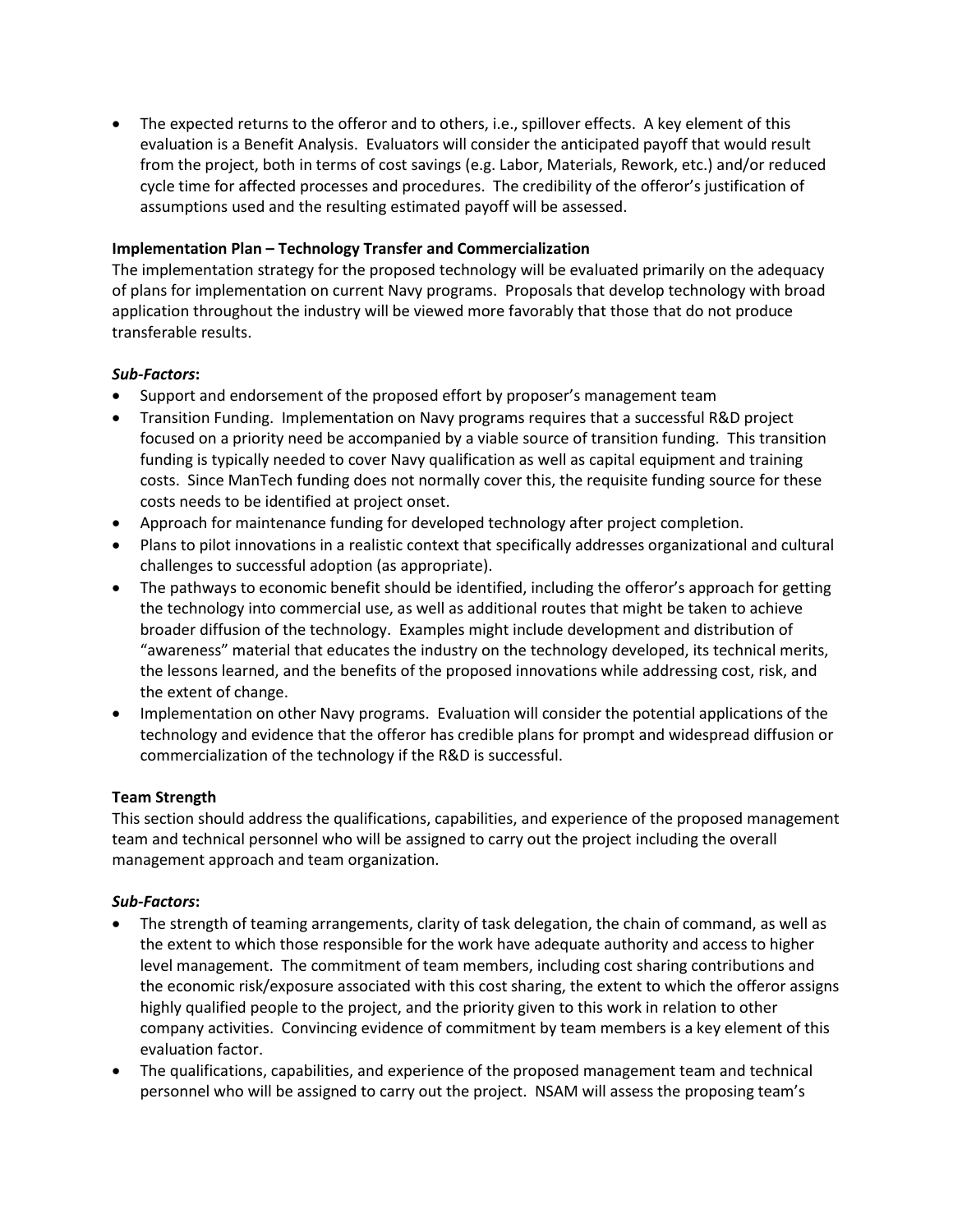relevant experience for pursuing the technical plan. The team carrying out the work should possess an appropriate level of scientific/technical expertise to conduct the R&D and have access to the necessary research facilities.

• Past performance of the company or team members in carrying out similar kinds of efforts successfully, including technology application. Consideration of this factor in the case of a start-up company or new joint venture, will take into account the past performance of the key people in carrying out similar efforts.

### **Management Plan**

This section should address the overall management approach and team organization.

### *Sub-Factors***:**

- Overall project duration, including discrete phases (none longer that one year and non-overlapping) and associated metrics for making a determination to proceed from one phase to another. Each phase will require milestones that relate to specific deliverables during the phase.
- Milestones or "observable technical events" mark the completion of a significant portion of the project. An appropriate number of milestones and criteria by which their completion will be determined should be provided by the offeror. For projects with multiple phases, identify the key metrics that will be used to make the determination to continue from one phase to another, or stop the project.

### **Cost Evaluation Factors**

The objective of this area of evaluation is to assess the ability of the offeror to execute the proposed project with the financial resources proposed and to achieve project objectives. NSAM will assess the reasonableness and completeness of estimates provided. Summary cost data is provided to the technical reviewers to support their assessment of cost realism.

# **Completeness (Qualifying Factor)**

The following will be evaluated:

- The degree to which the offerors have provided all cost information requested in the solicitation. Please note that rate and pricing information is required to properly perform the cost analysis of your proposal. If your company is unwilling to provide this information in a timely manner, your proposal will be lacking information that is required to properly evaluate the proposal, which will delay any subsequent award.
- How well cost data is reconcilable.
- Substantiation of cost (i.e., supporting data and estimating rationale) for all elements.
- Cost and cost share proposed should be allowable in accordance with FAR Part 31.

# **Reasonableness (Critical Factor)**

A cost estimate will be considered "reasonable" based upon subjective judgements. To be considered reasonable, the offeror's cost estimate should be developed from applicable historic cost data, fully supportable with assumption, learning curves, equations, estimating relationships, etc., clearly stated, valid, and suitable. The offeror should show that sound, rational judgement was used in deriving and applying cost methodologies. Appropriate narrative explanation and justification should be provided for